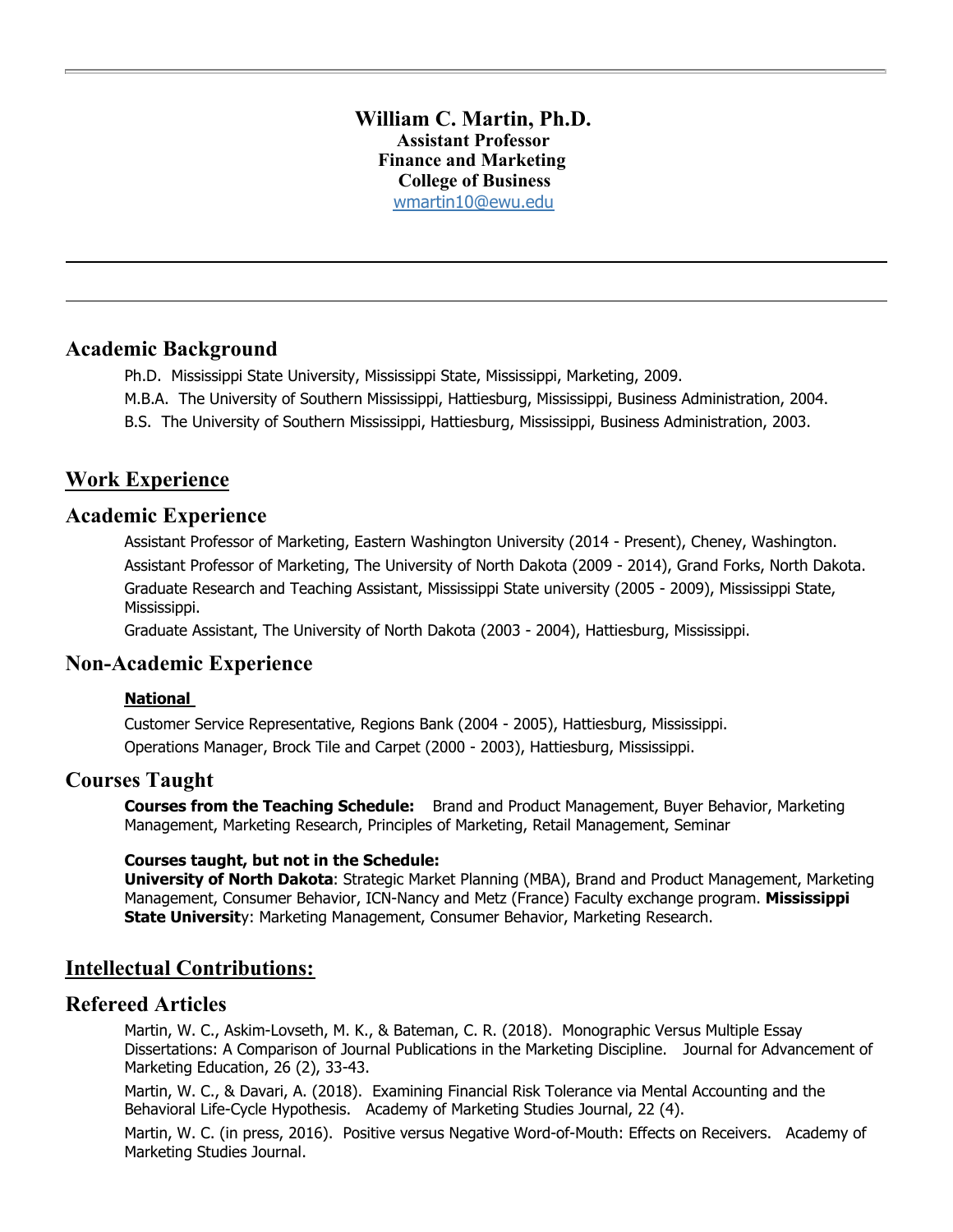# **Refereed Proceedings**

### **Full Paper**

Martin, W. C. (in press, 2018). Conceptualizing the Appeal of Word-of-Mouth Senders to Receivers. Society for Marketing Advances Conference Proceedings.

Martin, W. C. (in press, 2018). The Impact of Dual and Altruistic Incentives on Word-of-Mouth Receivers. Society for Marketing Advances Conference Proceedings.

Martin, W. C. (2016). Don't Be Such a Downer: The Impact of Valence on Receivers of Word-of-Mouth. Academy of Marketing Science.

#### **Abstract Only**

Martin, W. C., & Davari, A. (in press, 2017). Examining Financial Risk Tolerance via the Hierarchy of Retirement Needs. Society for Marketing Advances Conference Proceedings.

## **Presentation of Refereed Papers**

#### **International**

Martin, W. C. (2016). Don't be Such a Downer: Examining the Impact of Valence on Receivers of Word-of-Mouth. Academy of Marketing Science, Orlando, Florida.

## **Service:**

## **Service to the University**

### **Department Assignments**

#### **Member:**

2015-2016: Marketing Faculty Member Search Committee

#### **College Assignments**

#### **Member:**

| 2019-2020: Strategic Planning Committee                         |
|-----------------------------------------------------------------|
| 2018-2019 - 2019-2020: Undergraduate Curriculum Committee (UCC) |
| 2018-2019: College Leadership Team                              |
| 2017-2018: Undergraduate Business Programs Curriculum Committee |
| 2017-2018: CBPA Business Programs Assessment Committee          |
| 2016-2017: Assessment Committee                                 |
| 2015-2016: MBA Curriculum Committee                             |

#### **Mentoring Activities:**

2016-2017: Alpha Kappa Psi

#### **Member:**

2017-2018: Undergraduate Curriculum Committee 2016-2017: Dean Search Committee Member 2015-2016: Assessment Committee 2015-2016: Master of Business Administration Committee

#### **University Assignments**

#### **Faculty Advisor:**

2015-2016 – 2018-2019: Young Americans for Liberty

#### **Member:**